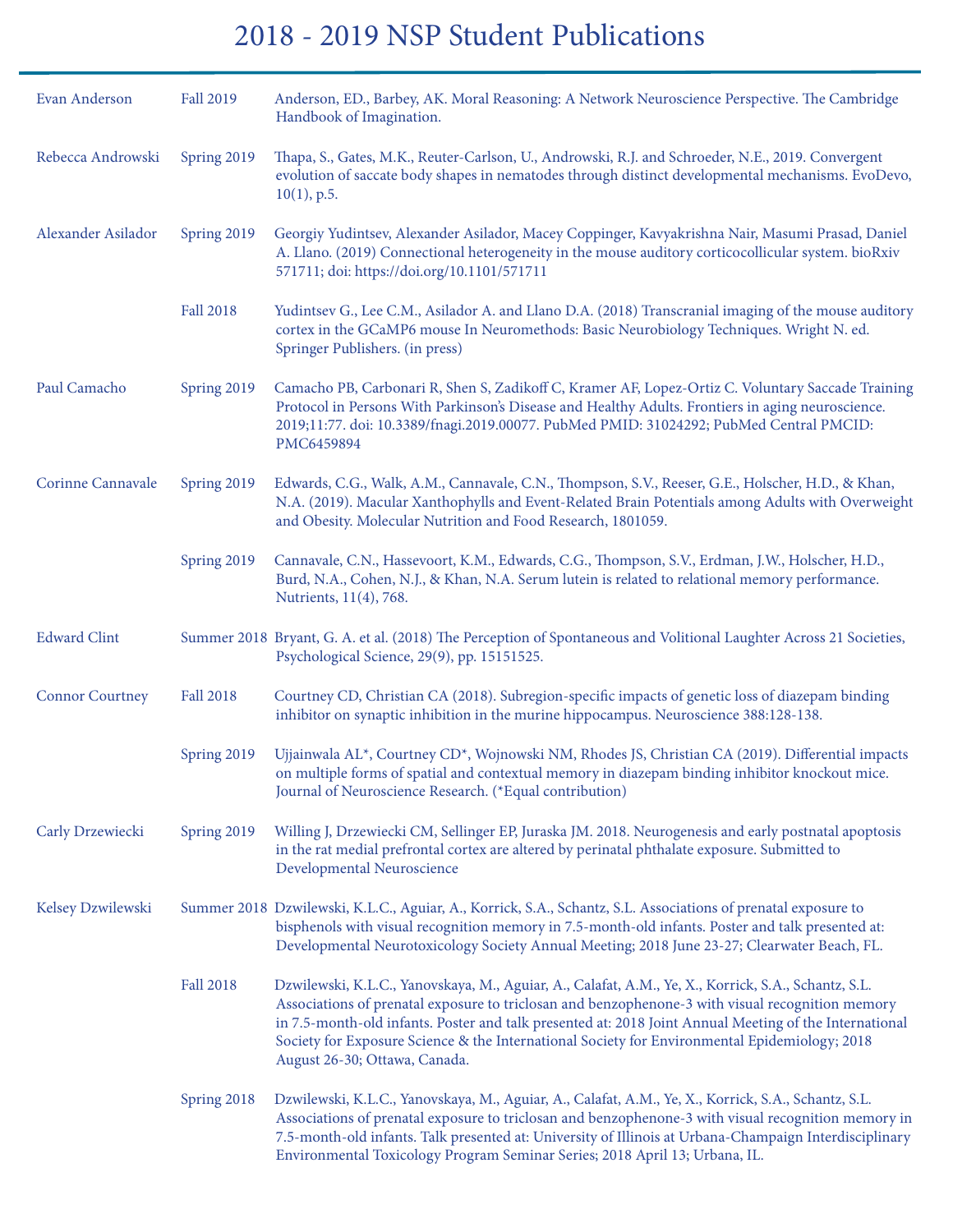## Student Publications, continued

|                        | <b>Fall 2018</b> | Dzwilewski, K.L.C., Yanovskaya, M., Aguiar, A., Calafat, A.M., Ye, X., Korrick, S.A., Schantz,<br>S.L. Associations of prenatal exposure to triclosan and benzophenone-3 with visual recognition<br>memory in 7.5-month-old infants. Poster presented at: University of Illinois at Urbana-Champaign<br>Interdisciplinary Environmental Toxicology Program Open House; 2018 November 9; Urbana, IL. |
|------------------------|------------------|-----------------------------------------------------------------------------------------------------------------------------------------------------------------------------------------------------------------------------------------------------------------------------------------------------------------------------------------------------------------------------------------------------|
|                        | Spring 2019      | Dzwilewski, K.L.C., Yanovskaya, M., Aguiar, A., Calafat, A.M., Ye, X., Korrick, S.A., Schantz, S.L.<br>Associations of prenatal exposure to triclosan and benzophenone-3 with visual recognition memory in<br>7.5-month-old infants. Poster presented at: University of Illinois at Urbana-Champaign Neuroscience<br>Program Open House; 2019 February 7; Urbana, Illinois.                         |
|                        | Spring 2019      | Dzwilewski, K.L.C., Merced-Nieves, F.M., Aguiar, A., Schantz, S.L. Characterization of performance<br>on an automated visual recognition memory task in 7.5-month-old-infants. Talk to be presented at:<br>University of Illinois at Urbana-Champaign Interdisciplinary Environmental Toxicology Program<br>Seminar Series; 2019 April 5; Urbana, Illinois.                                         |
|                        | Spring 2019      | Dzwilewski, K.L.C., Merced-Nieves, F.M., Aguiar, A., Schantz, S.L. Characterization of performance<br>on an automated visual recognition memory task in 7.5-month-old-infants. Talk to be presented at:<br>University of Illinois at Urbana-Champaign Neuroscience Program Student Seminar Series; 2019 April<br>8; Urbana, Illinois.                                                               |
|                        | Spring 2019      | Dzwilewski, K.L.C., Yanovskaya, M., Aguiar, A., Calafat, A.M., Ye, X., Korrick, S.A., Schantz, S.L.<br>Associations of prenatal exposure to triclosan and benzophenone-3 with visual recognition memory<br>in 7.5-month-old infants. Poster to be presented at: University of Illinois at Urbana-Champaign<br>Veterinary Medicine Research Day; 2019 April 24; Urbana, Illinois.                    |
|                        |                  | Summer 2019 Dzwilewski, K.L.C., Merced-Nieves, F.M., Aguiar, A., Schantz, S.L. Characterization of performance<br>on an automated visual recognition memory task in 7.5-month-old-infants. To be presented at:<br>Developmental Neurotoxicology Society Annual Meeting; 2019 June 23-26; Urbana, Illinois.                                                                                          |
| Kristen Flatt          | Spring 2019      | Cohen, J. D., Flatt, K. M., Schroeder, N. E., & Sundaram, M. V. (2019). Epithelial Shaping by Diverse<br>Apical Extracellular Matrices Requires the Nidogen Domain Protein DEX-1 in Caenorhabditis elegans.<br>Genetics, 211(1), 185200.                                                                                                                                                            |
|                        | Spring 2019      | Flatt, K. M., Beshers, C., Unal, C., Cohen, J. D., Sundaram, M. V, & Schroeder, N. E. (2019). Epidermal<br>Remodeling in Caenorhabditis elegans Dauers Requires the Nidogen Domain Protein DEX-1.<br>Genetics, 211(1), 169183.                                                                                                                                                                      |
|                        | Spring 2019      | Hughes, K. J., Rodriguez, A., Flatt, K. M., Ray, S., Schuler, A., Rodemoyer, B., Vidal-Gadea, A. G.<br>(2019). Physical exertion exacerbates decline in the musculature of an animal model of Duchenne<br>muscular dystrophy. Proceedings of the National Academy of Sciences, 116(9), 35083517. https://doi.<br>org/10.1073/PNAS.1811379116                                                        |
| <b>Stephen Fleming</b> | Spring 2019      | S.A. Fleming, A.T. Mudd, J. Hauser, J, Yan, S. Metairon, P. Steiner, S.M. Donovan, R.N. Dilger, Dietary<br>oligofructose alone or in combination with 2fucosyllactose differentially improves recognition<br>memory and alters brain structure and hippocampal mRNA expression, Scientific reports. Under<br>review.                                                                                |
|                        | Spring 2019      | S.A. Fleming, A.T. Mudd, J. Hauser, J, Yan, S. Metairon, P. Steiner, S.M. Donovan, R.N. Dilger, Human<br>and bovine milk oligosaccharides elicit improved recognition memory concurrent with alterations in<br>regional brain volumes and hippocampal mRNA expression, Scientific reports. Under review.                                                                                            |
| Rachel Gonzalez        |                  | Summer 2018 Biehl MJ, Kaylan KB, Thompson RJ, Gonzalez RV, Weis KE, Underhill GH, Raetzman LT., Cellular fate<br>decisions in the developing female anteroventral periventricular nucleus are regulated by canonical<br>Notch signaling. Dev Biol. 2018 Oct 1;442(1):87-100. doi: 10.1016/j.ydbio.2018.06.005. Epub 2018 Jun<br>6.                                                                  |
|                        |                  |                                                                                                                                                                                                                                                                                                                                                                                                     |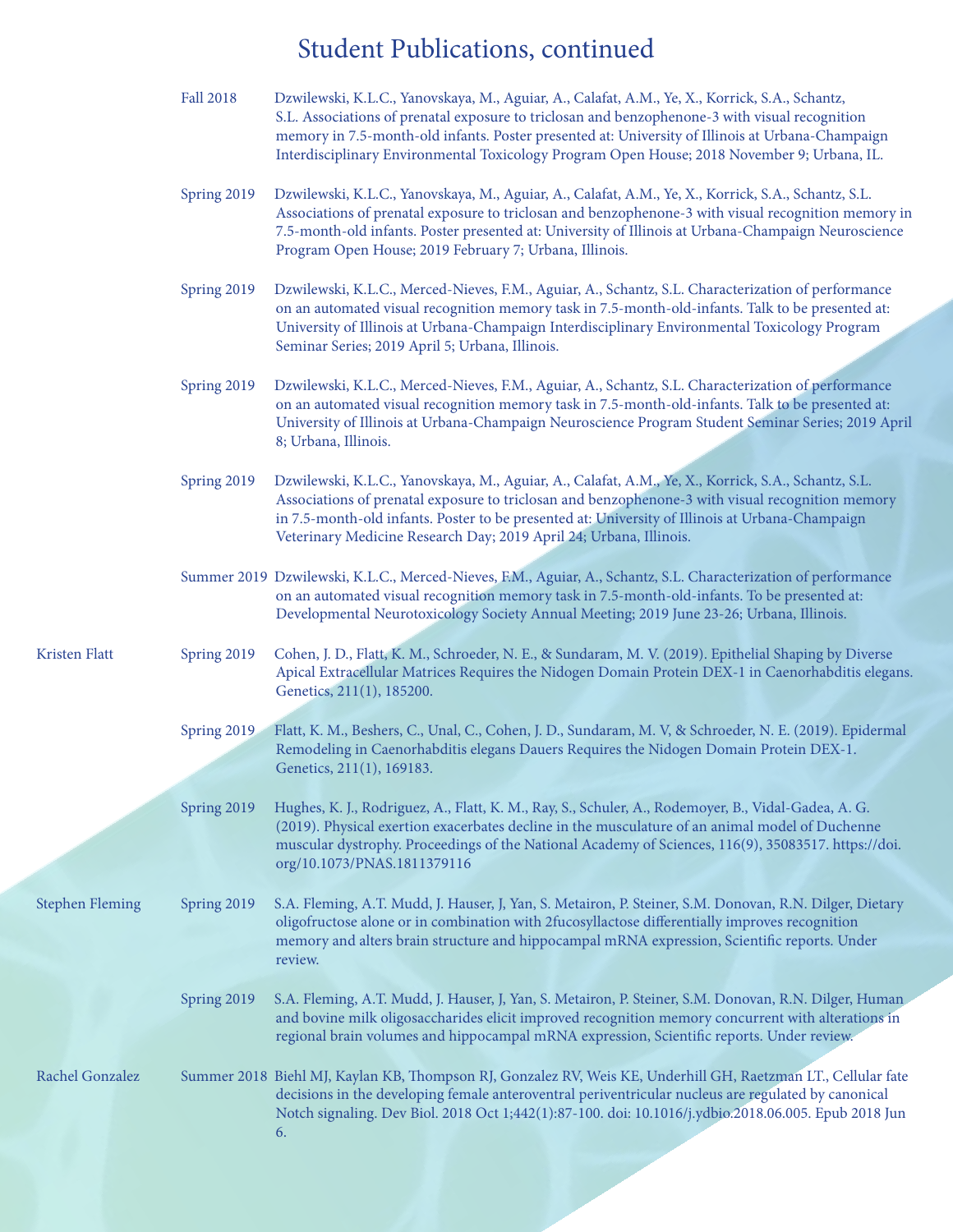## Student Publications, continued

| Katya Gribkova           | <b>Fall 2018</b> | Gribkova, E. D., Ibrahim, B. A., & Llano, D. A. (2018). A novel mutual information estimator to<br>measure spike train correlations in a model thalamocortical network. Journal of neurophysiology,<br>120(6), 2730.                                                                                                                                                                                   |  |  |
|--------------------------|------------------|--------------------------------------------------------------------------------------------------------------------------------------------------------------------------------------------------------------------------------------------------------------------------------------------------------------------------------------------------------------------------------------------------------|--|--|
| Katherine Hatcher        | <b>Fall 2018</b> | Hatcher K. M. and M. M. Mahoney (2018). Modulation of circadian rhythms through estrogen<br>receptor signaling. European Journal for Neuroscience. Review. doi: 10.1111/ejn.14184 (Epub ahead of<br>print)                                                                                                                                                                                             |  |  |
| <b>Kelly Hewes</b>       |                  | Summer 2018 Poster Abstract - Journal of Alzheimer's Disease - Zeaxanthin moderates the relationship between right<br>hemisphere precuneus volume and immediate memory in healthy older adults                                                                                                                                                                                                         |  |  |
| Noelle James             | Spring 2019      | Bukhari, S. A., Saul, M. C., James, N. P., Bensky, M., Stein, L., Trapp, R., & Bell, A. M. (2019).<br>Neurogenomic insights into paternal care and its relation to territorial aggression. Nature<br>Communication - In Review                                                                                                                                                                         |  |  |
| Sung-Soo Jang            |                  | Summer 2018 Kim IJ, Lee JM, Oh SJ, Yoon MS, Jang SS, Holland RL, Reno ML, Hamad MN, Maeda T, Chung HJ,<br>Chen J, Blanke SR. (2018). Helicobater pylori infection Modulates Host Cell Metabolism through<br>VacA-Dependent Inhibition of mTOR1. Cell Host Microbe. 2018 May 9;23(5):583-593                                                                                                            |  |  |
|                          |                  | Summer 2018 Shim HG*, Jang SS*, Min JO, Kim YS, Kim HY, Yoon BE, Kim SJ. (2018). TNF-a increases the intrinsic<br>excitability of cerebellar Purkinje cells through elevating glutamate release in Bergmann Glia. Scientific<br>Report. 2018 Aug;8(1):11589.                                                                                                                                           |  |  |
| Mickeal Key              | Spring 2019      | Key M.N., Zwilling C.E., Talukdar M.T., Barbey A.K., Forthcoming. Essential amino acids, vitamins,<br>and minerals moderate the relationship between the right frontal pole and measures of memory.<br>(Under Review at Molecular Nutrition & Food Research)                                                                                                                                           |  |  |
| Rafay Khan               | Spring 2019      | Shahsavarani, S., Khan, R.A., Husain, F.T. (2019). Imaging tinnitus and its effects on the brain. Under<br>review.                                                                                                                                                                                                                                                                                     |  |  |
|                          |                  | Summer 2019 Simonetti, P., Raquel, C., Khan, R.A., Vasconcelos, L.G., Gandara, M.R., Lezirovitz, K., de Medeiros,<br>I.R.T., Husain, F.T., Oiticica, J. (2019). Cerebellum and Frontal Cortex Play Pivotal Roles in Tinnitus<br>Improvement After Auditory Rehabilitation. Under review.                                                                                                               |  |  |
| <b>Grace Kim</b>         | Spring 2019      | Kim, G.S., Smith, A., Xu, F., Michopoulos, V., Lori, A., Armstrong, D.L., Aiello, A.E., Koenen, K.C.,<br>Galea, S., Wildman, D.E., Uddin, M. (2019). Methylomic profiles reveal sex-specific shifts in leukocyte<br>composition associated with post-traumatic stress disorder. bioRxiv preprint, 10.1101/594127                                                                                       |  |  |
| Colin Lee                |                  | Summer 2018 Green, D.J., Huang, R.-C., Sudlow, L., Hatcher, N., Potgieter, K., McCrohan, C., Lee, C., Romanova,<br>E.V., Sweedler, J.V., Gillette, M.L.U., and Gillette, R. cAMP, Ca2+, pHi, and NO Regulate H-like<br>Cation Channels That Underlie Feeding and Locomotion in the Predatory Sea Slug Pleurobranchaea<br>californica. ACS Chem. Neurosci. 9:8, 1986-1993. 10.1021/acschemneuro.8b00187 |  |  |
| Debby Liu                | Spring 2019      | Acute ER stress Represses Neural Activity and Seizures through Mdm2-p53 Signaling-dependent<br>Protein Translation (under revision)                                                                                                                                                                                                                                                                    |  |  |
| Francheska Merced-Nieves |                  |                                                                                                                                                                                                                                                                                                                                                                                                        |  |  |
|                          |                  | Summer 2018 Associations of phthalates found in personal care products with cognitive function in 4.5-month-<br>old infants. Merced-Nieves, F.M., Musaad, S., Aguiar, A., Korrick, S.A., Schantz, S.L. Developmental<br>Neurotoxicology Society Conference, Clearwater, FL, June 2018. Oral Presentation.                                                                                              |  |  |
|                          | <b>Fall 2018</b> | Association of prenatal exposure to benzophenone-3 with cognitive function in 4.5-month-old<br>infants. Merced-Nieves, F.M., Musaad, S., Aguiar, A., Calafat, A.M., Ye, X., Korrick, S.A., Schantz, S.L.<br>International Society for Environmental Epidemiology, Ottawa, CA, August 2018. Poster Presentation.                                                                                        |  |  |
|                          | <b>Fall 2018</b> | Association of phthalates and phenols found in personal care products with cognitive function in<br>4.5-month-old infants. American Pediatric Association Environmental Scholars Retreat, Providence,<br>RI, October 2018. Oral Presentation.                                                                                                                                                          |  |  |